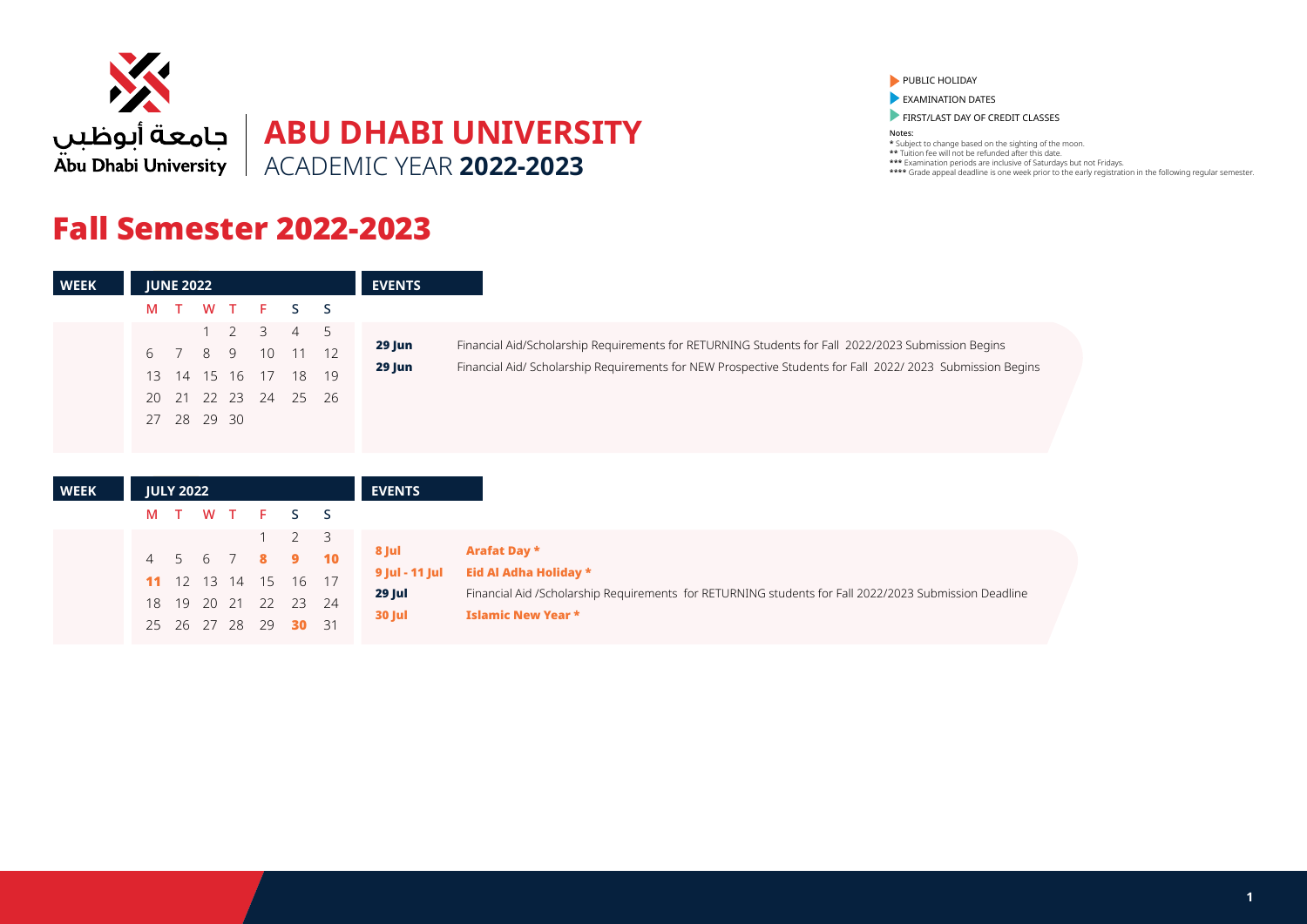

## Fall Semester 2022-2023

### PUBLIC HOLIDAY

**EXAMINATION DATES** 

**FIRST/LAST DAY OF CREDIT CLASSES** 

| <b>WEEK</b> | <b>AUGUST 2022</b>                                | <b>EVENTS</b>                                                                                        |  |
|-------------|---------------------------------------------------|------------------------------------------------------------------------------------------------------|--|
|             | W T<br>S <sub>S</sub><br>F.<br>M                  |                                                                                                      |  |
|             | 3<br>5.<br>6<br>$\overline{4}$                    |                                                                                                      |  |
|             | 10 <sup>°</sup><br>12<br>8<br>9<br>11<br>13<br>14 | <b>3 Aug &amp; 25 Aug</b> Math Placement Test for New Abu Dhabi & Al Ain Undergraduate Students      |  |
|             | 17 18<br>19<br>21<br>20<br>15 16                  | Financial Aid Requirements for NEW Prospective Students Fall 2022/2023 Submission Deadline<br>12 Aug |  |
|             | 22 23 24 25<br>-28<br>26<br>27                    | Winter Term Internship Program Application Submission Begins<br>15 Aug                               |  |
|             | 30 31<br>29                                       | 24 Aug<br>Deadline for Admission / Transfer Credit                                                   |  |
|             |                                                   | 26 Aug<br>Registration Deadline for Newly Admitted Students                                          |  |
|             |                                                   | 26 Aug<br>Declaration/ Change of Major Submission Deadline                                           |  |
|             |                                                   | <b>First Day of Classes</b><br>29 Aug                                                                |  |
|             |                                                   | Payment Deadline for Newly Admitted Students<br>29 Aug                                               |  |
|             |                                                   | Add / Drop Period with 100% Refund<br>29 Aug - 2 Sep                                                 |  |

| <b>WEEK</b> |     |       | <b>SEPTEMBER 2022</b>   |    |                 |                | <b>EVENTS</b>         |                                                                                    |
|-------------|-----|-------|-------------------------|----|-----------------|----------------|-----------------------|------------------------------------------------------------------------------------|
|             | M T |       | W T                     | F. | S S             |                |                       |                                                                                    |
|             |     |       |                         |    | 3               | $\overline{4}$ | 2 Sep                 | Payment Deadline for Current Students                                              |
|             | 56  |       | 8                       | 9  | 10 <sup>°</sup> | -11            | $5 - 9$ Sep           | Course Withdrawal Period with 75% Refund                                           |
| 3           | 12. | $-13$ | 14 15                   | 16 | $\frac{17}{2}$  | 18             | 12 Sep                | Orientation for Newly Admitted Male/ Female Students                               |
| 4           |     | 19 20 | 21 22<br>26 27 28 29 30 | 23 | 24              | - 25           | 12 - 16 Sep<br>19 Sep | Course Withdrawal Period with 50% Refund**<br>Graduation Online Application Begins |
|             |     |       |                         |    |                 |                | 23 Sep                | Term A Course Withdrawal Deadline for Postgraduate students                        |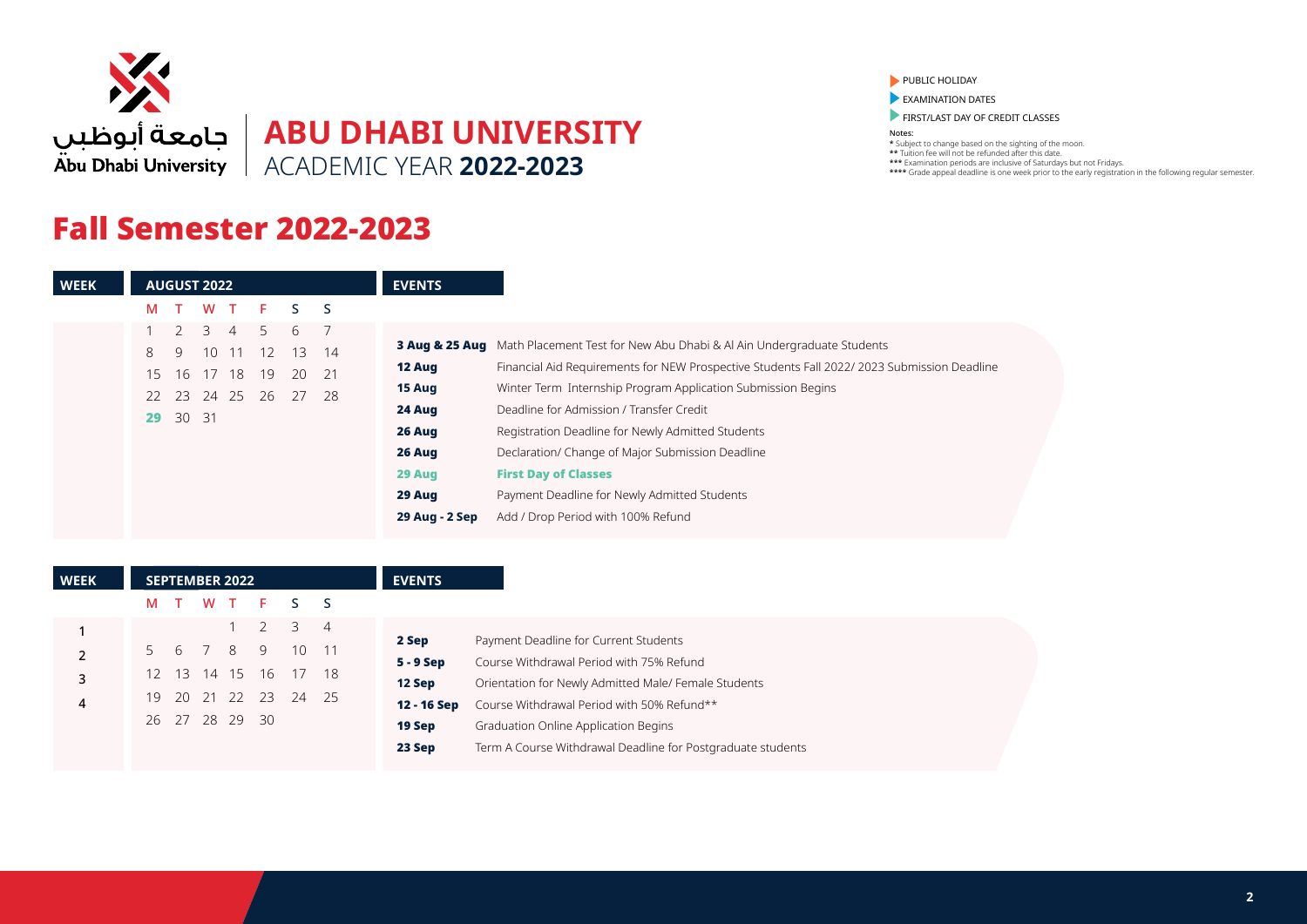

# **ABU DHABI UNIVERSITY** ACADEMIC YEAR **2022-2023**

## Fall Semester 2022-2023

#### PUBLIC HOLIDAY

**EXAMINATION DATES** 

**FIRST/LAST DAY OF CREDIT CLASSES** 

Notes:

| <b>WEEK</b>           |                           | <b>OCTOBER 2022</b>        |                                     |                  |                      |                     |                             | <b>EVENTS</b>                                                                                                                                                                                                 |                                                                                                                                                                                                                                                                                                                                                                                                                                                                                                                                                                                                                                                                                                                          |
|-----------------------|---------------------------|----------------------------|-------------------------------------|------------------|----------------------|---------------------|-----------------------------|---------------------------------------------------------------------------------------------------------------------------------------------------------------------------------------------------------------|--------------------------------------------------------------------------------------------------------------------------------------------------------------------------------------------------------------------------------------------------------------------------------------------------------------------------------------------------------------------------------------------------------------------------------------------------------------------------------------------------------------------------------------------------------------------------------------------------------------------------------------------------------------------------------------------------------------------------|
|                       | м                         |                            | W                                   | $\top$           | F                    | S.                  | <sub>S</sub>                |                                                                                                                                                                                                               |                                                                                                                                                                                                                                                                                                                                                                                                                                                                                                                                                                                                                                                                                                                          |
| 5<br>6<br>7<br>8<br>9 | 3<br>10<br>17<br>24<br>31 | $\overline{4}$<br>18<br>25 | 5<br>12 <sup>1</sup><br>19<br>26 27 | 6<br>-13.<br>-20 | 7<br>14<br>21<br>-28 | 8<br>15<br>22<br>29 | 2<br>9<br>16<br>- 23<br>-30 | 8 Oct<br><b>10 Oct</b><br>11 - 13 Oct<br><b>14 Oct</b><br><b>14 Oct</b><br><b>15 Oct</b><br><b>17 Oct</b><br>17 - 18 Oct<br><b>17 Oct</b><br><b>18 Oct</b><br><b>24 Oct</b><br><b>24 Oct</b><br><b>31 Oct</b> | <b>Birthday of Prophet Muhammad "May peace upon Him"</b><br><b>Term A Postgraduate Last Day of Classes</b><br><b>Term A Postgraduate Final Exams Week ***</b><br>Winter Term Internship Program Application Submission Deadline<br>Release of Mid-Semester Grades<br>Release of Final Grades for Term A PG ***<br><b>Term B First Day of Classes for Postgraduate Students</b><br>Term B Postgraduate Add & Drop Period with 100% Refund<br>Release of the Winter 2022-2023 Term and Spring 2022-2023 Semester Schedules<br>Term B Postgraduate Payment Deadline<br>Advising and Early Registration Begins<br>Spring Semester Internship Program Application Submission Begins<br>Graduation Online Application deadline |
|                       |                           |                            |                                     |                  |                      |                     |                             | 31 Oct                                                                                                                                                                                                        | Grade Appeals Deadline for Spring 2021/2022 Semester and Sum 2021/2022 Term Final Grades ****                                                                                                                                                                                                                                                                                                                                                                                                                                                                                                                                                                                                                            |

| <b>WEEK</b> |     |             | <b>NOVEMBER 2022</b> |                 |          |      | <b>EVENTS</b> |                                                           |
|-------------|-----|-------------|----------------------|-----------------|----------|------|---------------|-----------------------------------------------------------|
|             | M T |             |                      |                 | WT F S S |      |               |                                                           |
| 10          |     |             |                      | $1 \t2 \t3 \t4$ | 5 6      |      |               |                                                           |
| 11          |     | 8           | 9 10                 |                 | 11 12 13 |      | 4 Nov         | Course Withdrawal Deadline (Undergraduate / Postgraduate) |
|             |     |             | 14 15 16 17 18       |                 | 19       | - 20 | 11 Nov        | Collection of Dean's list Certificate                     |
| 12          |     |             |                      |                 |          |      | <b>11 Nov</b> | Course Withdrawal Deadline (Postgraduate Term B)          |
| 13          |     | 21 22 23 24 |                      | $\sim 25$       | 26 27    |      | 27 Nov        | <b>Last Day of Classes</b>                                |
|             |     | 28 29 30    |                      |                 |          |      |               | 28 Nov - 11 Dec Final Exams Period ***                    |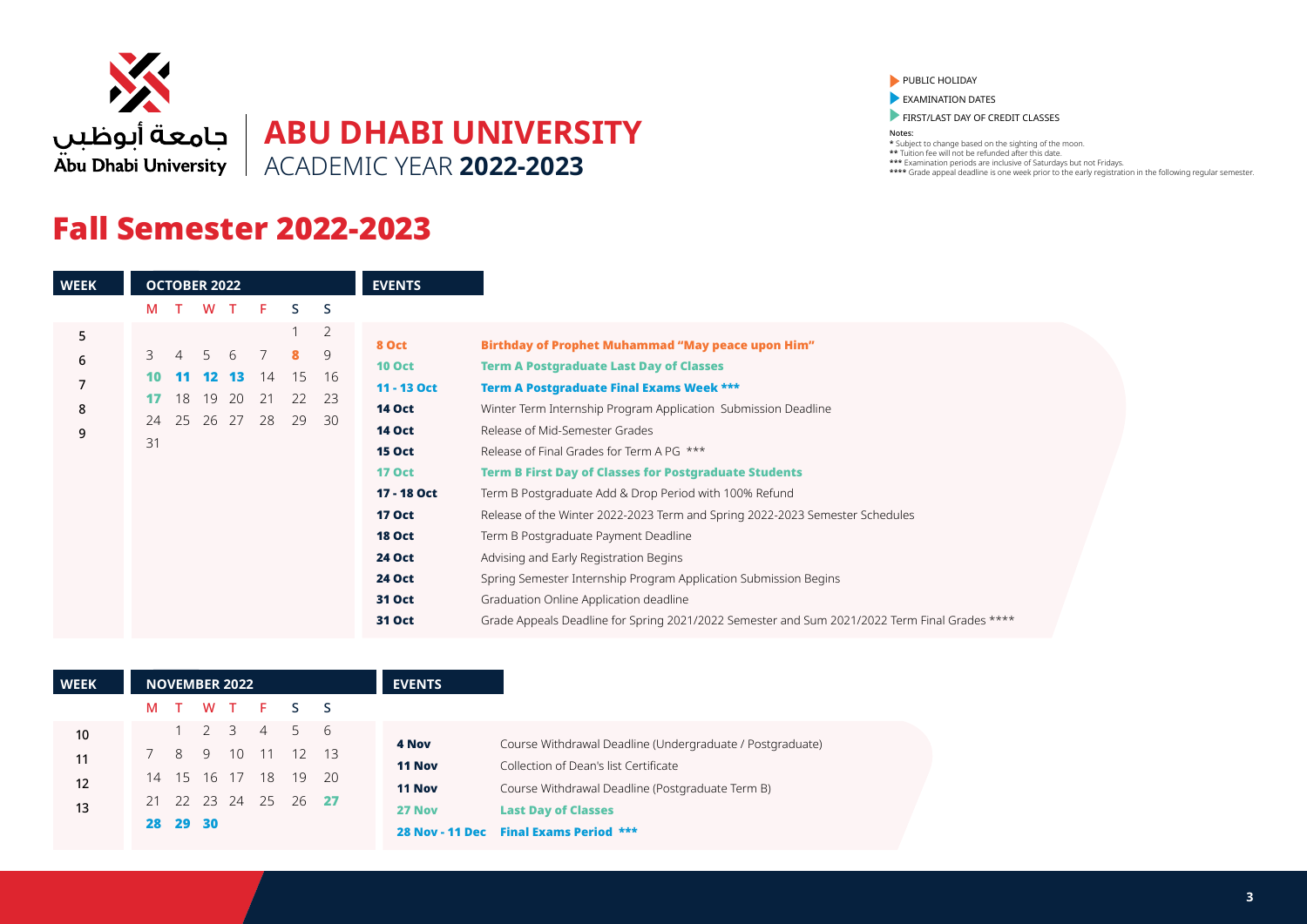

## Fall Semester 2022-2023

| <b>WEEK</b> |    |          | <b>DECEMBER 2022</b> |                            |  | <b>EVENTS</b>  |                                                                    |
|-------------|----|----------|----------------------|----------------------------|--|----------------|--------------------------------------------------------------------|
|             | M  |          |                      | TWTFSS                     |  |                |                                                                    |
|             |    |          |                      | 1 2 3 4                    |  | <b>1 Dec</b>   | <b>Commemoration Day</b>                                           |
|             |    |          |                      | 5 6 7 8 9 10 11            |  | $2 - 3$ Dec    | <b>UAE National Day</b>                                            |
|             |    |          |                      | 12  13  14  15  16  17  18 |  | 8 Dec          | Spring Semester Internship Program Application Submission Deadline |
|             | 19 |          |                      | 20 21 22 23 24 25          |  | 12 Dec - 1 Jan | <b>Fall Break</b>                                                  |
|             | 26 | 27 28 29 |                      | $30 \quad 31$              |  | 13 Dec         | Final Grades Released****                                          |

## Winter Term 2022-2023

| <b>WEEK</b> |       | <b>DECEMBER 2022</b> |             |                            | <b>EVENTS</b>                                                                                                                                       |
|-------------|-------|----------------------|-------------|----------------------------|-----------------------------------------------------------------------------------------------------------------------------------------------------|
|             | M T   |                      |             | WT FSS                     |                                                                                                                                                     |
|             |       |                      |             | 1 2 3 4<br>5 6 7 8 9 10 11 | Deadline of Admissions/Transfer Credit<br>28 Dec                                                                                                    |
|             |       |                      |             | 12 13 14 15 16 17 18       | Math Placement Test for New Abu Dhabi & Al Ain Undergraduate Students<br>29 Dec<br>Deadline of Submission for Declaration/Change of Major<br>30 Dec |
|             | 26 27 |                      | 28 29 30 31 | 19 20 21 22 23 24 25       | Registration Deadline for Newly Admitted Students<br>30 Dec                                                                                         |

### PUBLIC HOLIDAY

**EXAMINATION DATES** 

FIRST/LAST DAY OF CREDIT CLASSES

Notes: \* Subject to change based on the sighting of the moon. \*\* Tuition fee will not be refunded after this date.

\*\*\* Examination periods are inclusive of Saturdays but not Fridays.

\*\*\*\* Grade appeal deadline is one week prior to the early registration in the following regular semester.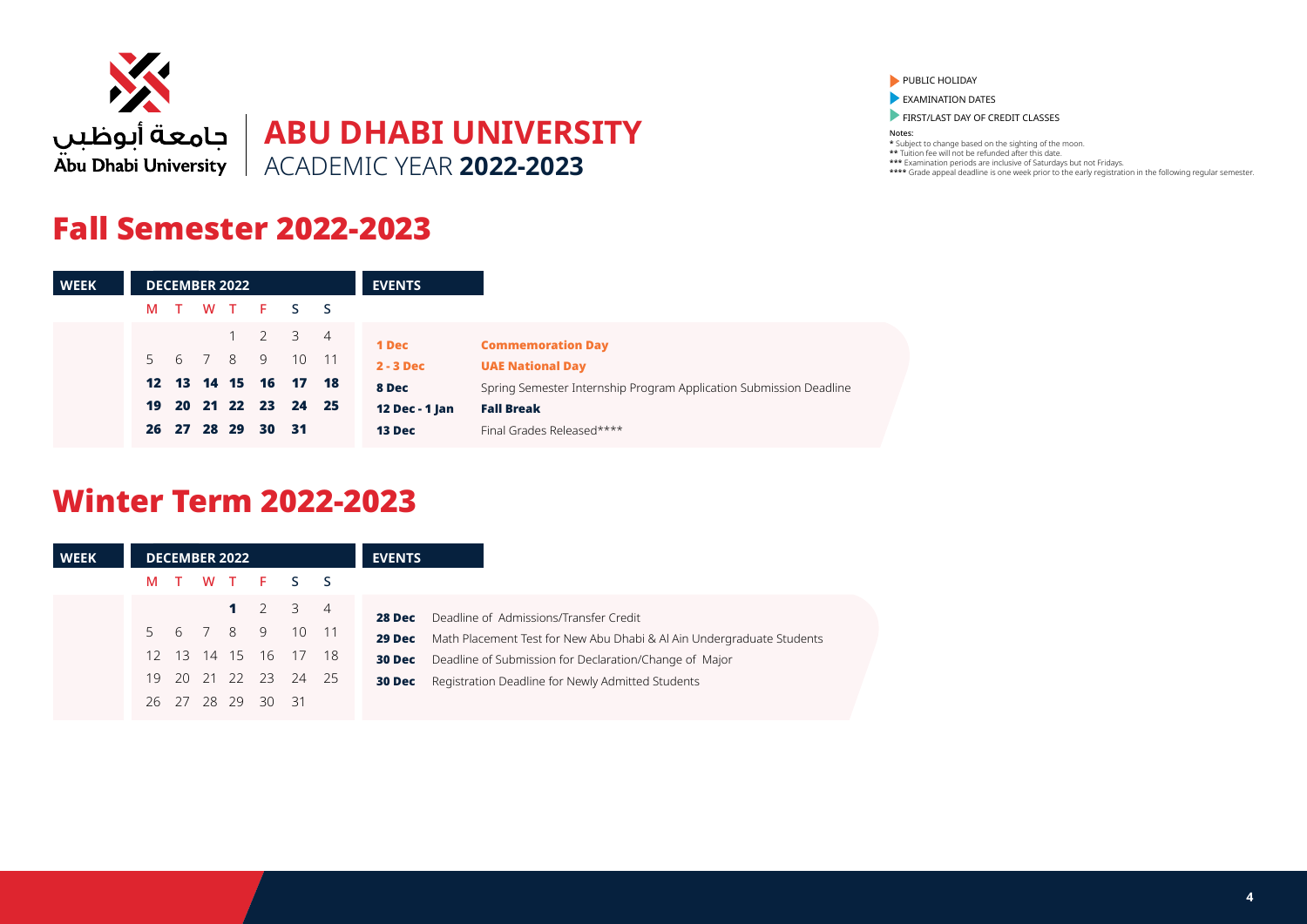

# **ABU DHABI UNIVERSITY** ACADEMIC YEAR **2022-2023**

## Winter Term 2022-2023

#### PUBLIC HOLIDAY

**EXAMINATION DATES** 

**FIRST/LAST DAY OF CREDIT CLASSES** 

Notes:

|    | <b>JANUARY 2023</b> |                |       |    |    |              | <b>EVENTS</b>   |                                                                                                             |
|----|---------------------|----------------|-------|----|----|--------------|-----------------|-------------------------------------------------------------------------------------------------------------|
| M  |                     | W              |       | F. | S. | <sub>S</sub> |                 |                                                                                                             |
|    |                     |                |       |    |    |              | 1 Jan           | <b>Gregorian New Year</b>                                                                                   |
|    | 3                   | $\overline{4}$ | .5    | 6  |    | 8            | $2$ Jan         | <b>First Day of Classes</b>                                                                                 |
| 9. | 10                  |                | 11 12 | 13 | 14 | 15           | 2 Jan           | Payment Deadline for Newly Admitted Students                                                                |
| 16 | 17                  | 18             | 19    | 20 | 21 | 22           | $2 - 3$ Jan     | Add/ Drop Period 100% Refund                                                                                |
| 23 | 24                  |                | 25 26 | 27 | 28 | 29           | 3 Jan           | Payment Deadline for Current Students                                                                       |
| 30 | 31                  |                |       |    |    |              | $4 - 5$ Jan     | Course Withdrawal Period 75% Refund                                                                         |
|    |                     |                |       |    |    |              | 5 Jan           | Financial Aid/Scholarship Requirements for RETURNING Students for Spring 2022/2023 Submission Begins        |
|    |                     |                |       |    |    |              | 5 Jan           | Financial Aid/ Scholarship Requirements for NEW Prospective Students for Spring 2022/2023 Submission Begins |
|    |                     |                |       |    |    |              | 6 Jan & 9 Jan   | Course Withdrawal Period 50% Refund**                                                                       |
|    |                     |                |       |    |    |              | 16 Jan          | Graduation Online Application Begins                                                                        |
|    |                     |                |       |    |    |              | 23 Jan          | Release of Mid-Term Grades                                                                                  |
|    |                     |                |       |    |    |              | 23 Jan          | Summer Term Internship Program Application Submission Begins                                                |
|    |                     |                |       |    |    |              | 26 Jan - 16 Feb | Math Placement Test for New Abu Dhabi & Al Ain Undergraduate Students                                       |
|    |                     |                |       |    |    |              | 27 Jan          | Graduation Online Application Deadline                                                                      |
|    |                     |                |       |    |    |              | 27 Jan          | Course Withdrawal Deadline                                                                                  |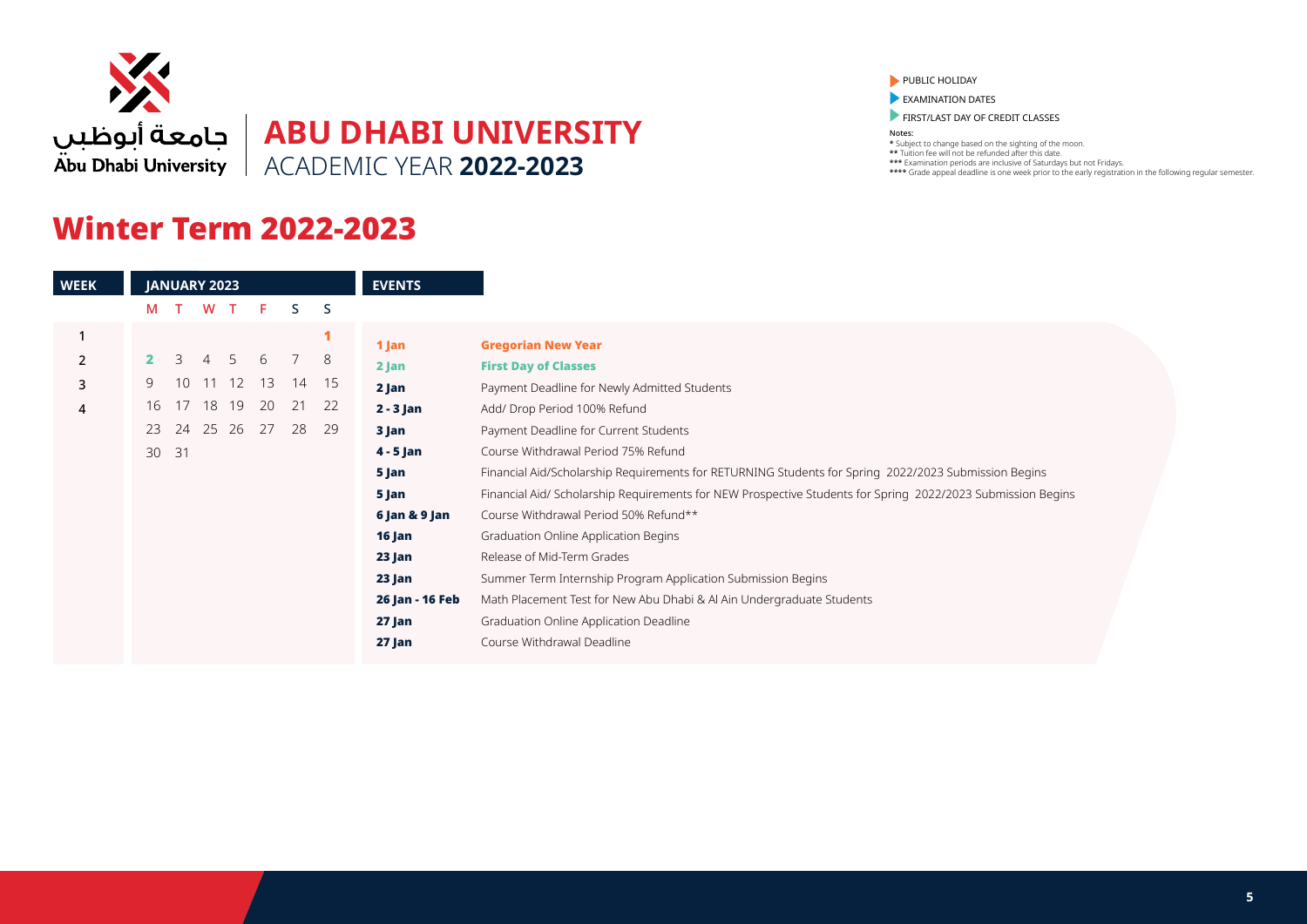

## Winter Term 2022-2023

PUBLIC HOLIDAY

**EXAMINATION DATES** 

FIRST/LAST DAY OF CREDIT CLASSES

Notes: \* Subject to change based on the sighting of the moon. \*\* Tuition fee will not be refunded after this date. \*\*\* Examination periods are inclusive of Saturdays but not Fridays. \*\*\*\* Grade appeal deadline is one week prior to the early registration in the following regular semester.

| <b>WEEK</b> |   |         | <b>FEBRURARY 2023</b> |                     |                             |     | <b>EVENTS</b> |                                                                                                         |
|-------------|---|---------|-----------------------|---------------------|-----------------------------|-----|---------------|---------------------------------------------------------------------------------------------------------|
|             | M |         |                       |                     | WT F S S                    |     |               |                                                                                                         |
| 5           |   |         |                       | $1 \quad 2 \quad 3$ | $\overline{4}$              | - 5 | 3 Feb         | Financial Aid /Scholarship Requirements for RETURNING Students for Spring 2022/2023 Submission Deadline |
| 6           |   | 6 7 8 9 |                       |                     | 10 11 12                    |     | 10 Feb        | Financial Aid requirements for NEW Prospective Students Spring 2022/2023 Submission Deadline            |
|             |   |         |                       |                     | <b>13 14 15</b> 16 17 18 19 |     | 12 Feb        | <b>Last Day of Classes</b>                                                                              |
|             |   | 20 21   | 22 23                 | 24                  | 25 26                       |     |               | 13 - 15 Feb Final Exams Period***                                                                       |
|             |   | 27 28   |                       |                     |                             |     | 17 Feb        | Final Grades Released****                                                                               |
|             |   |         |                       |                     |                             |     | 24 Feb        | Scholarships requirements for NEW Prospective Students Spring 2022/2023 Submission Deadline             |
|             |   |         |                       |                     |                             |     |               |                                                                                                         |

# Spring Semester 2022-2023

| <b>WEEK</b> | <b>FEBRURARY 2023</b>                                                                                                                                                      | <b>EVENTS</b>                                                                                                                                                                                                                                                                                                                                                                                                                                                        |
|-------------|----------------------------------------------------------------------------------------------------------------------------------------------------------------------------|----------------------------------------------------------------------------------------------------------------------------------------------------------------------------------------------------------------------------------------------------------------------------------------------------------------------------------------------------------------------------------------------------------------------------------------------------------------------|
|             | F.<br>W<br>T<br>S.<br>м<br>s S                                                                                                                                             |                                                                                                                                                                                                                                                                                                                                                                                                                                                                      |
|             | $\overline{2}$<br>3<br>$-5$<br>$\overline{4}$<br>8<br>9<br>10<br>6<br>$11 \quad 12$<br>14 15 16<br>13<br>17<br>18<br>- 19<br>22 23<br>24<br>25<br>21<br>-26<br>20<br>27 28 | 15 Feb<br>Admissions/Transfer Credit Deadline<br>17 Feb<br>Deadline of Submissions for Declaration/Change of Major<br>17 Feb<br>Registration Deadline for Newly Admitted Undergraduate Students<br>20 Feb<br><b>First Day of Classes</b><br>20 Feb<br>Payment Deadline for Newly Admitted Students<br>20 - 24 Feb<br>Add/Drop Period with 100% Refund<br>24 Feb<br>Payment Deadline for Current Students<br>27 Feb - 3 Mar Course Withdrawal Period with 75 % Refund |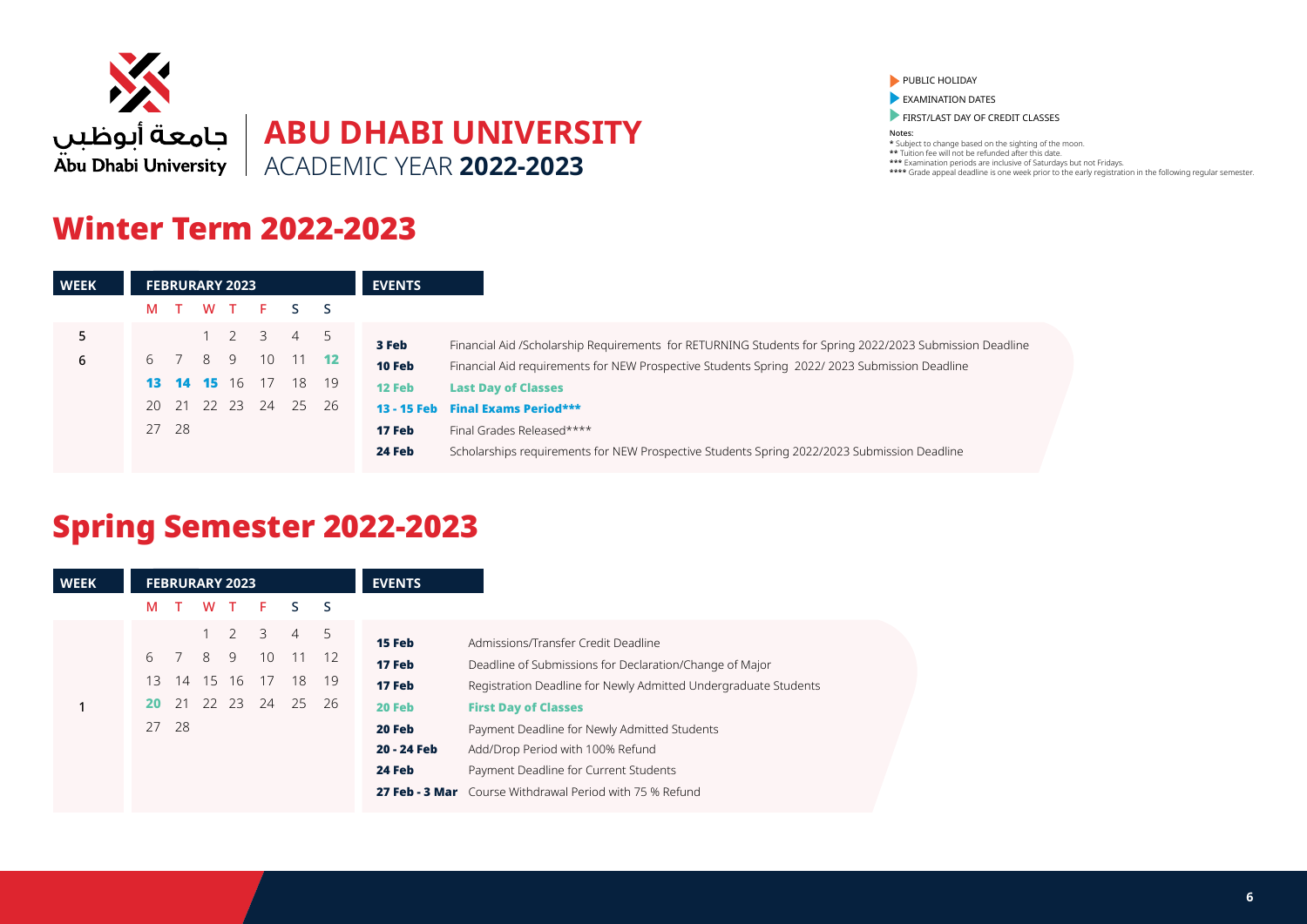

# **ABU DHABI UNIVERSITY** ACADEMIC YEAR **2022-2023**

# Spring Semester 2022-2023

| <b>WEEK</b>    |     | <b>MARCH 2023</b> |       |                |         |                |      | <b>EVENTS</b>                                                            |
|----------------|-----|-------------------|-------|----------------|---------|----------------|------|--------------------------------------------------------------------------|
|                | м   | T                 |       |                | W T F S |                | s S  |                                                                          |
| $\overline{2}$ |     |                   |       | $1\quad 2$     | 3       | $\overline{4}$ | 5    | Orientation for Newly Admitted Male/ Female Students<br>6 Mar            |
| 3              | 6   |                   | 8     | 9              | - 10    | 11 12          |      | 6 - 10 Mar<br>Course Withdrawal Period with 50% Refund**                 |
| 4              | 13. | - 14              |       | 15 16 17       |         | -18            | - 19 | 13 Mar<br>Graduation Online Application Begins                           |
| 5              |     | 20 21             | 22 23 |                | -24     | 25             | -26  | 17 Mar<br>Term A Course Withdrawal Deadline for Postgraduate students    |
|                |     |                   |       | 27 28 29 30 31 |         |                |      | First day of Ramadan *<br>22 Mar                                         |
|                |     |                   |       |                |         |                |      | Summer Term Internship Program Application Submission Deadline<br>24 Mar |
|                |     |                   |       |                |         |                |      | 26 Mar - 8 Apr Spring Break                                              |

| <b>WEEK</b> |    |    | <b>APRIL 2023</b> |             |     |                 |                         | <b>EVENTS</b> |                                                                                                           |
|-------------|----|----|-------------------|-------------|-----|-----------------|-------------------------|---------------|-----------------------------------------------------------------------------------------------------------|
|             | M  |    | W                 | Т           | F.  | ς.              | S                       |               |                                                                                                           |
|             |    |    |                   |             |     | 1               | $\overline{\mathbf{2}}$ | 16 Apr        | <b>Term A Postgraduate Last Day of Classes</b>                                                            |
|             | 3. |    | 5.                | 6           |     | 8               | 9                       | 17 - 19 Apr   | <b>Term A Postgraduate Final Exams Week ***</b>                                                           |
| 6           |    |    |                   | 10 11 12 13 | 14  | - 15            | -16                     | 20 - 23 Apr   | Eid Al Fitr Holiday*                                                                                      |
|             | 17 | 18 | 19                | <b>20</b>   | -21 | 22 <sub>2</sub> | 23                      | 22 Apr        | Term A Postgaduate Final Grades Released****                                                              |
| 8           | 24 | 25 | -26               | 27          | -28 | 29              | 30                      | 24 Apr        | Release of Mid-Semester Grades                                                                            |
|             |    |    |                   |             |     |                 |                         | 24 Apr        | <b>Term B First Day of Classes for Postgraduate Students</b>                                              |
|             |    |    |                   |             |     |                 |                         | 24 - 25 Apr   | Term B Postgraduate students Add/Drop Period with 100% Refund                                             |
|             |    |    |                   |             |     |                 |                         | 24 Apr        | Release of the Summer 2022-2023 Term and Fall 2023-2024 Semester Schedules                                |
|             |    |    |                   |             |     |                 |                         | 24 Apr        | Graduation Online Application Deadline                                                                    |
|             |    |    |                   |             |     |                 |                         | 24 Apr        | Grade Appeals submission Deadline for Fall 2022/2024 Semester and Winter 2022/2023 Term Final Grades **** |
|             |    |    |                   |             |     |                 |                         | 24 Apr        | Fall Semester 2023-2024 Internship Program Application Submission Begins                                  |
|             |    |    |                   |             |     |                 |                         | 25 Apr        | Term B Postgraduate Classes Payment Deadline                                                              |

#### PUBLIC HOLIDAY

**EXAMINATION DATES** 

FIRST/LAST DAY OF CREDIT CLASSES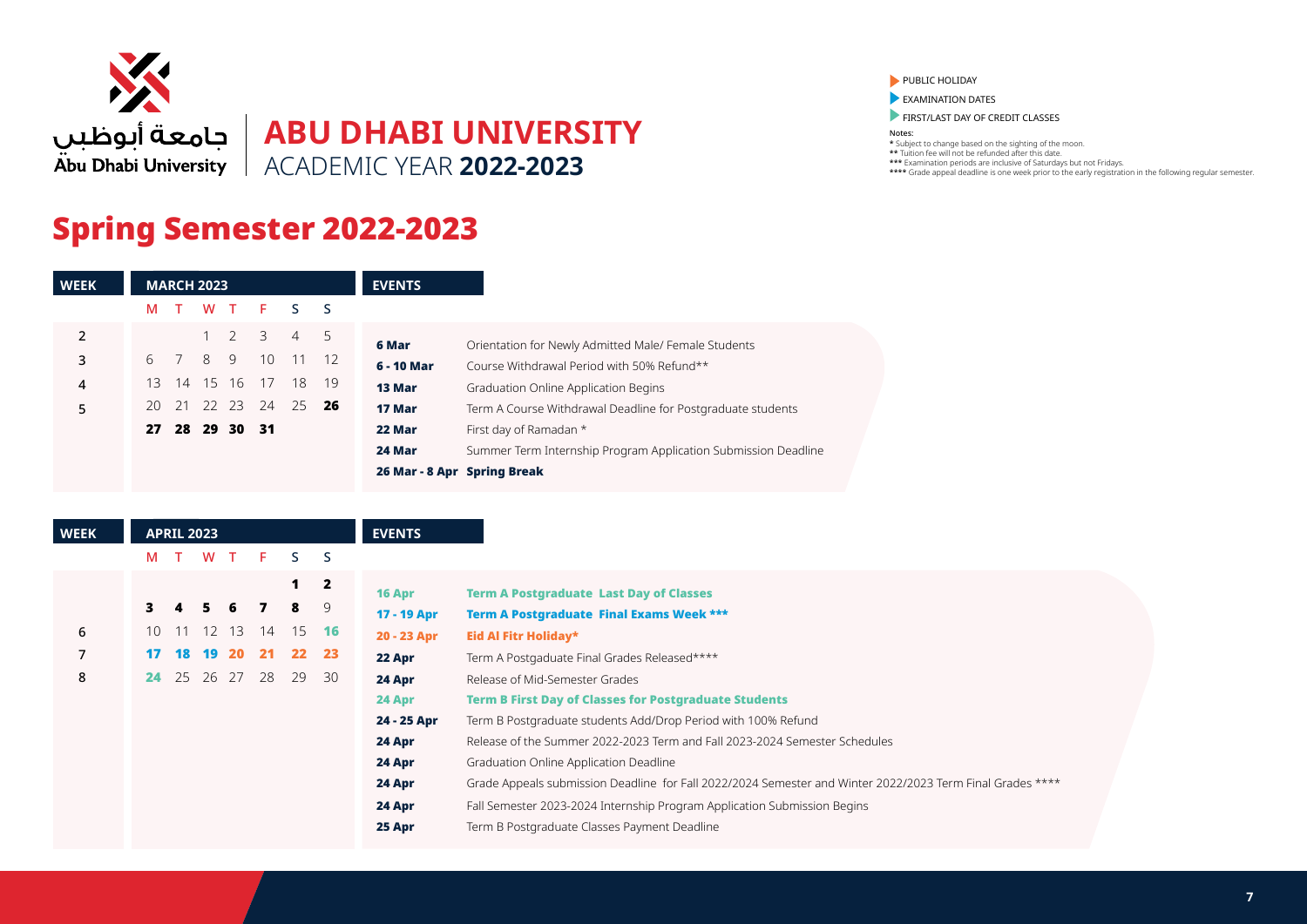

## Spring Semester 2022-2023

| Course Withdrawal Deadline (Undergraduate/Postgraduate Registration) |
|----------------------------------------------------------------------|
|                                                                      |
|                                                                      |
|                                                                      |
|                                                                      |

| <b>WEEK</b> |   | <b>JUNE 2023</b> |             |           |                                            | <b>EVENTS</b>         |                                                                            |
|-------------|---|------------------|-------------|-----------|--------------------------------------------|-----------------------|----------------------------------------------------------------------------|
|             | M | $\top$           |             |           | WT F S S                                   |                       |                                                                            |
| 13          |   |                  | $1 \quad 2$ |           | 3 4<br>$\blacksquare$ 10 $\blacksquare$ 11 | 2 Jun                 | Fall Semester 2023-2024 Internship Program Application Submission Deadline |
|             |   |                  |             | 5 6 7 8 9 | 12  13  14  15  16  17  18                 | 6 Jun<br>$7 - 19$ Jun | <b>Last Day of Classes</b><br><b>Final Exams Period***</b>                 |
|             |   |                  |             |           | 19 20 21 22 23 24 25                       | $21$ Jun              | Final Grades Released****                                                  |
|             |   | 26 27 28 29 30   |             |           |                                            |                       |                                                                            |

PUBLIC HOLIDAY

**EXAMINATION DATES** 

**FIRST/LAST DAY OF CREDIT CLASSES**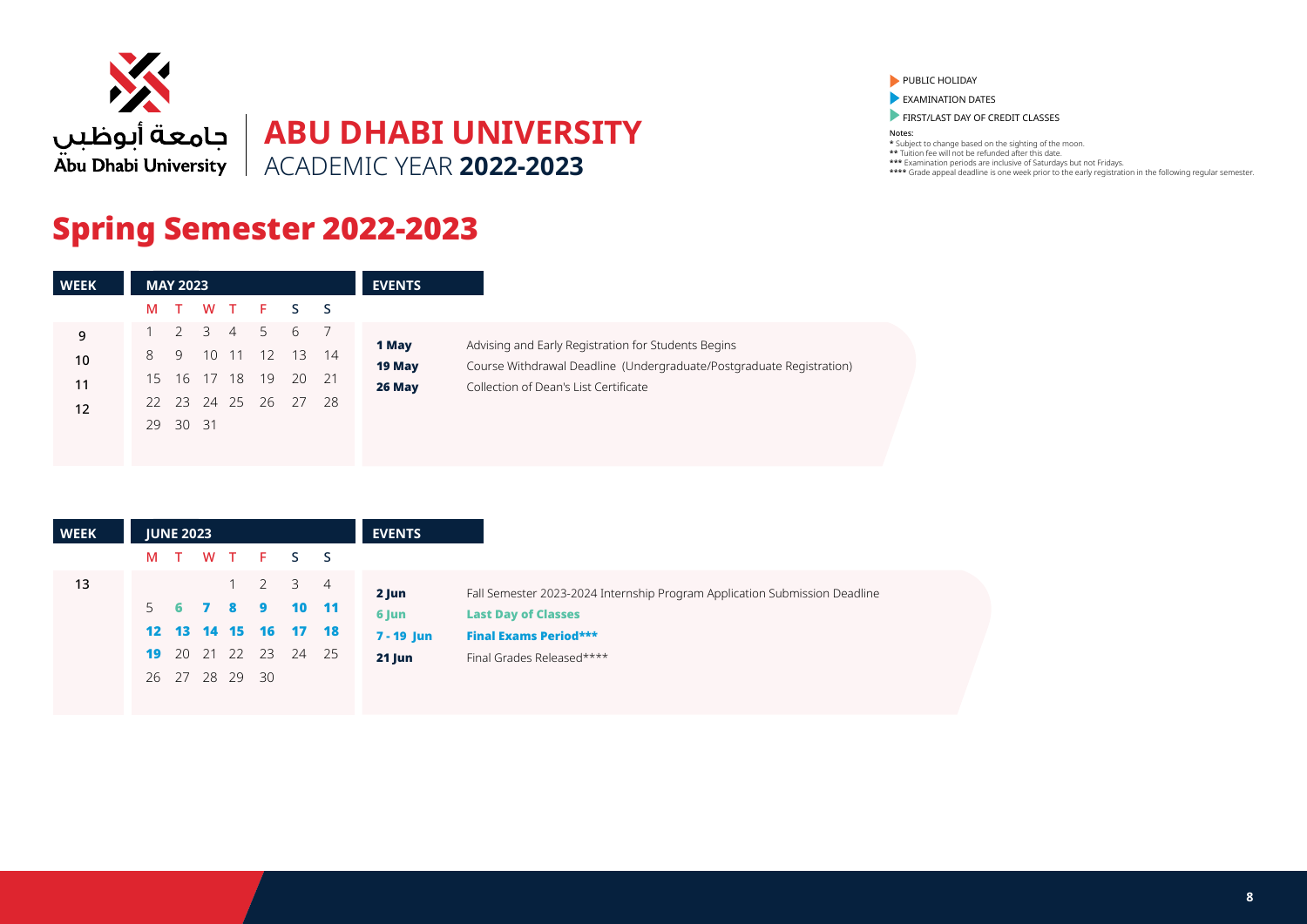

### Summer Term 2022-2023

| <b>WEEK</b> |     | <b>JUNE 2023</b> |                |             |           |                | <b>EVENTS</b> |                                                                       |
|-------------|-----|------------------|----------------|-------------|-----------|----------------|---------------|-----------------------------------------------------------------------|
|             | M   | $\top$           |                |             | W T F S S |                |               |                                                                       |
|             |     |                  |                |             | 3         | $\overline{4}$ |               |                                                                       |
|             |     |                  | 5 6 7 8 9      |             | 10        | 11             | 22 Jun        | Math Placement Test for New Abu Dhabi & Al Ain Undergraduate Students |
|             |     |                  |                |             |           |                | $27$ Jun      | <b>Arafat Day *</b>                                                   |
|             | 12. |                  | 13 14 15 16    |             |           | - 18           | 28 - 30 Jun   | Eid Al Adha Holiday *                                                 |
|             | 19  |                  |                | 20 21 22 23 | 24        | 25             | $29$ Jun      | Deadline for Admissions/Transfer Credit                               |
|             |     |                  | 26 27 28 29 30 |             |           |                | 30 Jun        | Registration Deadline for Newly Admitted Students                     |
|             |     |                  |                |             |           |                | 30 Jun        | Declaration/ Change of Major Submission Deadline                      |

| <b>WEEK</b> |    | <b>JULY 2023</b> |                |          |     |    |              | <b>EVENTS</b> |                                                                                                           |
|-------------|----|------------------|----------------|----------|-----|----|--------------|---------------|-----------------------------------------------------------------------------------------------------------|
|             | M  |                  | W              |          | F.  | S. | <sub>S</sub> |               |                                                                                                           |
|             |    |                  |                |          |     |    | 2            |               |                                                                                                           |
|             |    |                  | $\overline{D}$ | 6        |     | 8  | 9            | 3 Jul         | <b>First Day of Classes</b>                                                                               |
|             |    |                  |                |          |     |    |              | 3 Jul         | Payment Deadline for Newly Admitted Students                                                              |
| 3           | 10 | 11               |                | 12 13    | -14 | 15 | 16           | $3 - 4$ Jul   | Add/ Drop Period 100% Refund                                                                              |
| 4           | 17 | 18               |                | 19 20 21 |     | 22 | 23           | 4 Jul         | Payment Deadline for Current Students                                                                     |
|             | 24 | 25               | -26            | 27       | 28  | 29 | 30           | $5 - 6$ Jul   | Course Withdrawal Period 75% Refund                                                                       |
|             | 31 |                  |                |          |     |    |              | 6 Jul         | Financial Aid/Scholarship Requirements for RETURNING Students for Fall 2023/2024 Submission Begins        |
|             |    |                  |                |          |     |    |              | 6 Jul         | Financial Aid/ Scholarship Requirements for NEW Prospective Students for Fall 2023/2024 Submission Begins |
|             |    |                  |                |          |     |    |              | 7 - 10 Jul    | Course Withdrawal Period 50% Refund**                                                                     |
|             |    |                  |                |          |     |    |              | 9 Jul         | <b>Islamic New Year *</b>                                                                                 |
|             |    |                  |                |          |     |    |              | <b>17 Jul</b> | Graduation Online Application Begins                                                                      |
|             |    |                  |                |          |     |    |              | <b>28 Jul</b> | Graduation Online Application Deadline                                                                    |
|             |    |                  |                |          |     |    |              | <b>31 Jul</b> | Release of Mid-Term Grades                                                                                |
|             |    |                  |                |          |     |    |              |               |                                                                                                           |

PUBLIC HOLIDAY

**EXAMINATION DATES** 

**FIRST/LAST DAY OF CREDIT CLASSES**